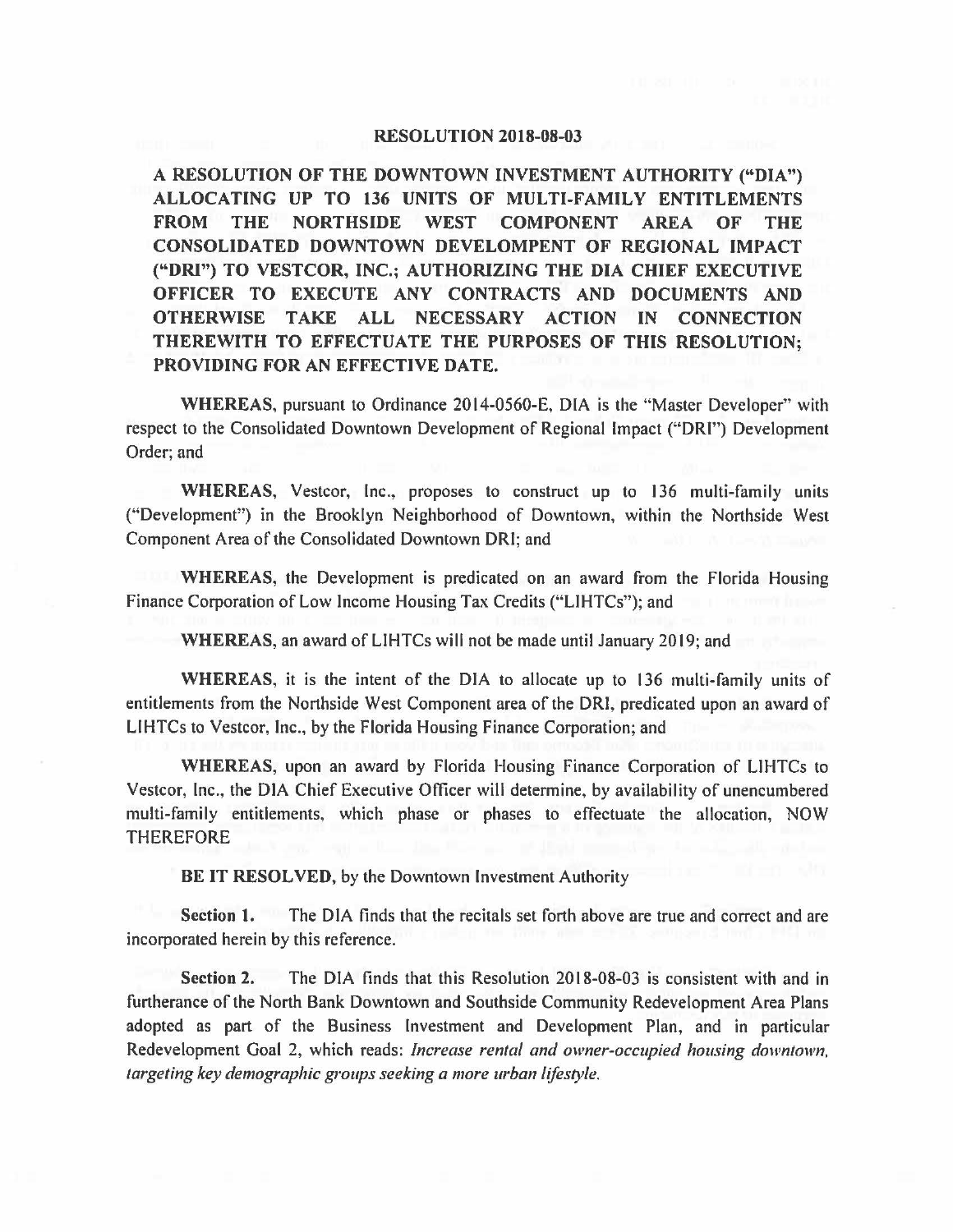**Section** 3. The DIA allocates up to 136 multi-family units of development rights (a/k/a entitlements) to Vestcor, Inc., for use on Duval County Tax Parcels 089393 0010, 089393 0000, 089392 0000, 089391 0000, 089394 0000, 089397 0000 089403 0000, 089401 0000, 089403 0000, 089402 0000, 089399 0100, and 089400 0000. Upon confirmation of a LIHTCs award by the Florida Housing Finance Corporation to Vestcor, Inc., the DIA Chief Executive Officer will effectuate the allocation of up to 136 multi-family units of Phase I entitlements; in the event that there are insufficient Phase I entitlements at that time, any necessary entitlements will be allocated from Phase II; in the event that there are insufficient Phase II entitlements at that time, any necessary entitlements will be allocated from Phase III. An allocation of Phase II or Phase Ill entitlements are in accordance with Future Land Use Element Policy 2.3.10 adopted as part of the 2030 Comprehensive Plan.

**Future Land Use Element Policy 2.3.10:** *The Down/own DR/ shall maintain adopted Levels of Service in the 2030 Comprehensive Plan for all public facilities (drainage, sanitary sewer, solid waste, potable water, recreation, and when applicable, schools) reviewed under concurrency, except for transportation facilities, which shall be governed by the Consolidated Downtown DR/ Development Order through Phase I, and the Mobility Plan for development authorized for Phases II and Ill of the DR/.* 

**Section 4.** In the event that Vestcor, Inc., or their assigns, fails to receive a LIHTC award from the Florida Housing Finance Corporation on or by February I, 2019, this Resolution 20 I 8-08-03 and the allocation of entitlements shall become null and void without any further action by the DIA. The DIA Chief Executive Officer may grant a 30 day extension at their sole discretion.

**Section 5.** Should Vestcor Inc., or their assigns, fail to obtain a permit for vertical construction within 12 months from a LIHTC award, this Resolution 2018-08-03 and the allocation of entitlements shall become null and void without any further action by the DIA. The DIA Chief Executive Officer may grant a 60 day extension at their sole discretion.

**Section 6.** Should Vestcor, Inc., or their assigns, fail to commence construction within 6 months of the issuance of a permit for vertical construction this Resolution 2018-08-03 and the allocation of entitlements shall become null and void without any further action by the DIA. The DIA Chief Executive Officer may grant a 60 day extension at their sole discretion.

**Section** 7. Vestcor, Inc., may assign the allocation of entitlements upon approval by the DIA Chief Executive Officer, who shall not unduly withhold such approval.

**Sections.** The DIA Chief Executive Officer is authorized to execute any contracts and documents and otherwise take all necessary action in connection therewith to effectuate the purposes of this resolution.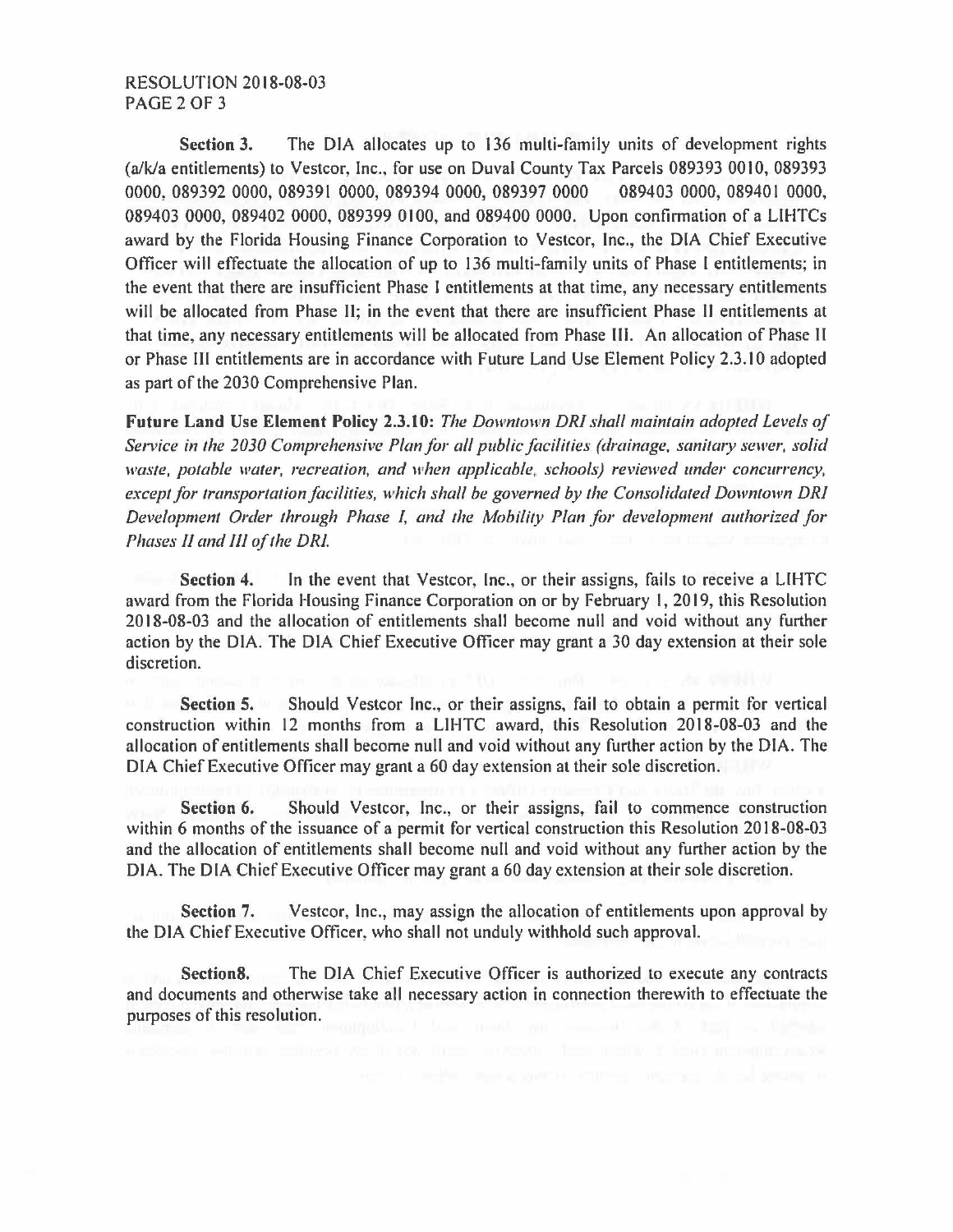RESOLUTION 2018-08-03 PAGE 3 OF 3

**Section 9.** This Resolution, 2018-08-03, shall become effective on the date it is signed by the Chair of the DIA Board.

WITNESS: **DOWNTOWN INVESTMENT AUTHORITY** 

James Bailey, Chairman

Date

VOTE: In Favor: 7 Opposed: <u>*O*</u> Abstained: <u>*C*</u>